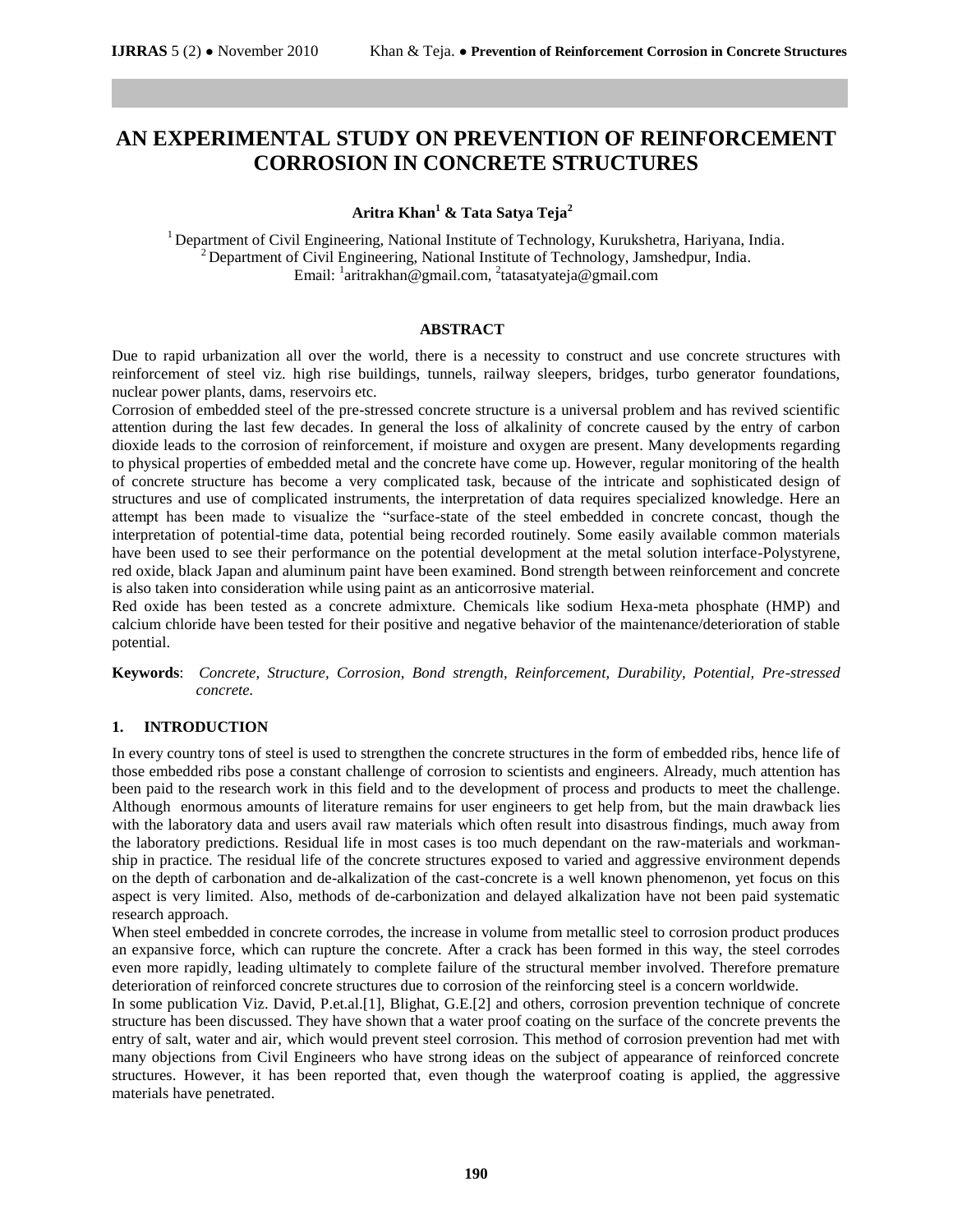One of the method of corrosion prevention technique is to screen the steel itself from the concrete and thus from the aggressive medium. This can be achieved either by employing a non-reaching metal coating, paint or other type of coating, or by producing a non-reactive film using inhibitors or polarization techniques.

The effectiveness of addition of Sodium benzoate, Sodium nitrate or Calcium chromate complexes to the mix, application of slurry of Portland Cement Paste to the steel and a coating of an epoxy base laid on the steel, have been reported as another alternative method of Corrosion Protection.

Methods of corrosion prevention based on the addition of materials to the mix have been attempted purely for practical and economic results, since it can be simply determined whether the additives have any significant detrimental effects on the concrete or not.

Again procedures involving treatment of the steel in value is also a very important consideration of possible loss of steel/concrete bond strength, either before or after some slight corrosion has occurred, this aspect of the problem has also received attention.

However in this investigation an attempt has been made

- To establish the simple potential measurement data that can be utilized to understand the surface condition of concast materials.
- To study the role of well known coating applied to steel before its embedment as concast.
- To study the role of additions of one inhibitive and other aggressive compound in the making of solution.
- To study the role of red oxide addition in cement at the time of casting the concrete.

The above objectives i.e.; to study the role of these variable parameters have been attempted through the measurement of potential variation with time.

# **2. EXPERIMENTAL PROGRAMME**

Concrete structures are often strengthened with steel embedded ribs interspersed within the lattice and are well protected by alkaline environment of the concrete. But in general the concrete structures are normally exposed to environmental variables such as water, various anions, tidal waves, splashed and thermal fluctuations, etc. Therefore it is essential to know the role of so many variables to find out the exact life span of any concast. Fig.1 shows the details of test specimen embedded in concrete.

The following materials have been used to do the experimental investigation

#### **2.1 Reinforcement/Concrete**

- **Steel for embedment –** Commercially available 6mm dia. M.S. bar of 100 mm long were ground with 200 grit paper followed by 600 grit papers; finally polished, cleaned in distilled water, dried and kept in desicator before embedded into concrete.
- **Concrete –** Birla super slag cement was used for making concrete. Locally available river sand of F.M. 2.37 was used as Fine aggregate. The coarse aggregate (stone chip) was thoroughly washed, then dried in open atmosphere and finally sieved with a sieve of mesh 10mm. The aggregate that passed through the 10mm mesh and retained at 6 mm mesh were used for concreting purpose.

#### **2.2 Chemicals**

- 5% NaCl solution  $(S_1)$  10 lits of 5% NaCl solution was prepared in distilled water. The concast was immersed into this solution. The exposure to 5% NaCl solution as a general condition, in which potential measurement was routinely done to observe the change in potential (ΔE vs. t) as measure of metal behavior inside the concrete, on which its life depends.
- HMP solution In some experiment the solution of 5% NaCl with 0.01% (S<sub>2</sub>) and 5% NaCl with 0.1% (S<sub>3</sub>) sodium hexa meta phosphate (Ranbaxy made LR grade) was prepared.
- CaCl<sub>2</sub> solutions  $(S_4)$  In some experiment the solution was 5% NaCl with 1.0% CaCl<sub>2</sub> (Ranbaxy made LR grade).

#### **2.3 Concrete Additives**

In some experiment while preparing the concrete of M20 grade (1:1.5:3) the following additives were mixed

- (a) 0.5% red oxide (w/w) [Tata product commercial grade].
- (b) 1.0% red oxide (w/w) [Tata product commercial grade].

# **2.4 Coating of Mild Steel Bar.**

The reinforcement of 6mm dia. mild steel was thoroughly ground, polished, cleaned and embedded in concrete during casting and the concast was cured for 28 days by submerging under water at ambient condition. In some experiment the reinforcement was initially coated with,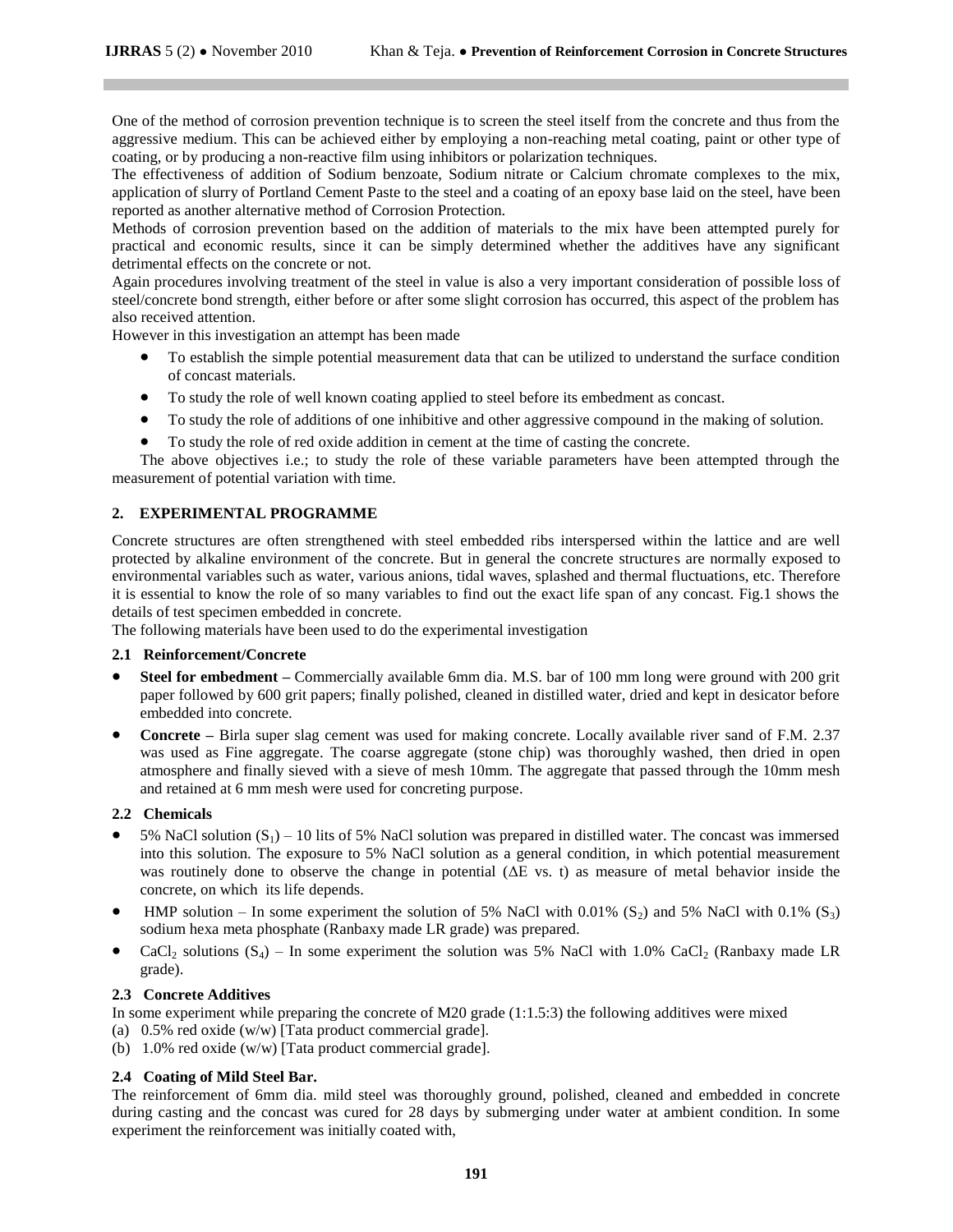- (a) 8mg polystyrene/ml of benzene (one coat)  $(MC_1)$
- (b) 16mg polystyrene/ml of benzene (one coat)  $(MC_2)$
- (c) Red oxide paint (one coat)  $(MC_3)$
- (d) Black Japan paint (one coat)  $(MC_4)$
- (5) Aluminum paint (one coat)  $(MC_5)$

#### **3. CONCAST PREPARATION**

Cement, Sand and stone chips in a ration of 1:1.5:3 were thoroughly mixed. The water-cement ratio (W/C) was kept as 0.55 and a uniform mixture was prepared. It was then placed in a pre-designed mould with reinforcement (Ref.Fig.1). It was then placed on to a vibratory table for compaction. After 24 hours, the concast was demoulded and finally cured by dipping in water for about 28 days.



*Fig.1: Schematic Diagram of the Test Specimen* 

#### **4. EXPERIMENTAL PROCEDURE & PRESENTATION OF RESULT**

After 28 days of curing all the different varieties of concast test samples of uncoated and coated steels in ordinary concrete and in concrete with red oxide etc. were immersed in solutions of different varieties and potential was measured as a measure of metal behaviour inside the concrete.

The basic data of potential measurement was made with ordinary concrete with embedded simple steel (uncoated MU) in the solution (i.e.; 5% NaCl  $(S_1)$ ). The observed data of potential shift of the above experiment was used for comparison with data of potential shift observed with concrete (with variables) embedded steel (coated & uncoated). The corrosion of steel embedded in concrete and exposed to different environment has been investigated with the following perspectives:

(a) The surface filming properties under the influence of concrete coverage produces an alkaline environment which is generally conducive to the protective health of the film existing on the surface of embedded steel. Since alkali does not increase the corrosion rate of steel, a stable film in the surface of embedded steel is expected.

(b) Carbonation and De-alkalization – Moisture entry through the pores of concrete body or water permeated under total/partial submerge condition or under intermittent/alternate/splash condition, are very general phenomena. Such porous structures not only allow water entry, but also there is an entry of variety of anions and carbon dioxide.

Acid formation due to soluble  $CO<sub>2</sub>$  is the cause of carbonation and this results into loss of alkalinity i.e., dealkalization. This carbonation zone has an effect in the bonding properties of the concrete and also film-stability on the steel embedded in concrete.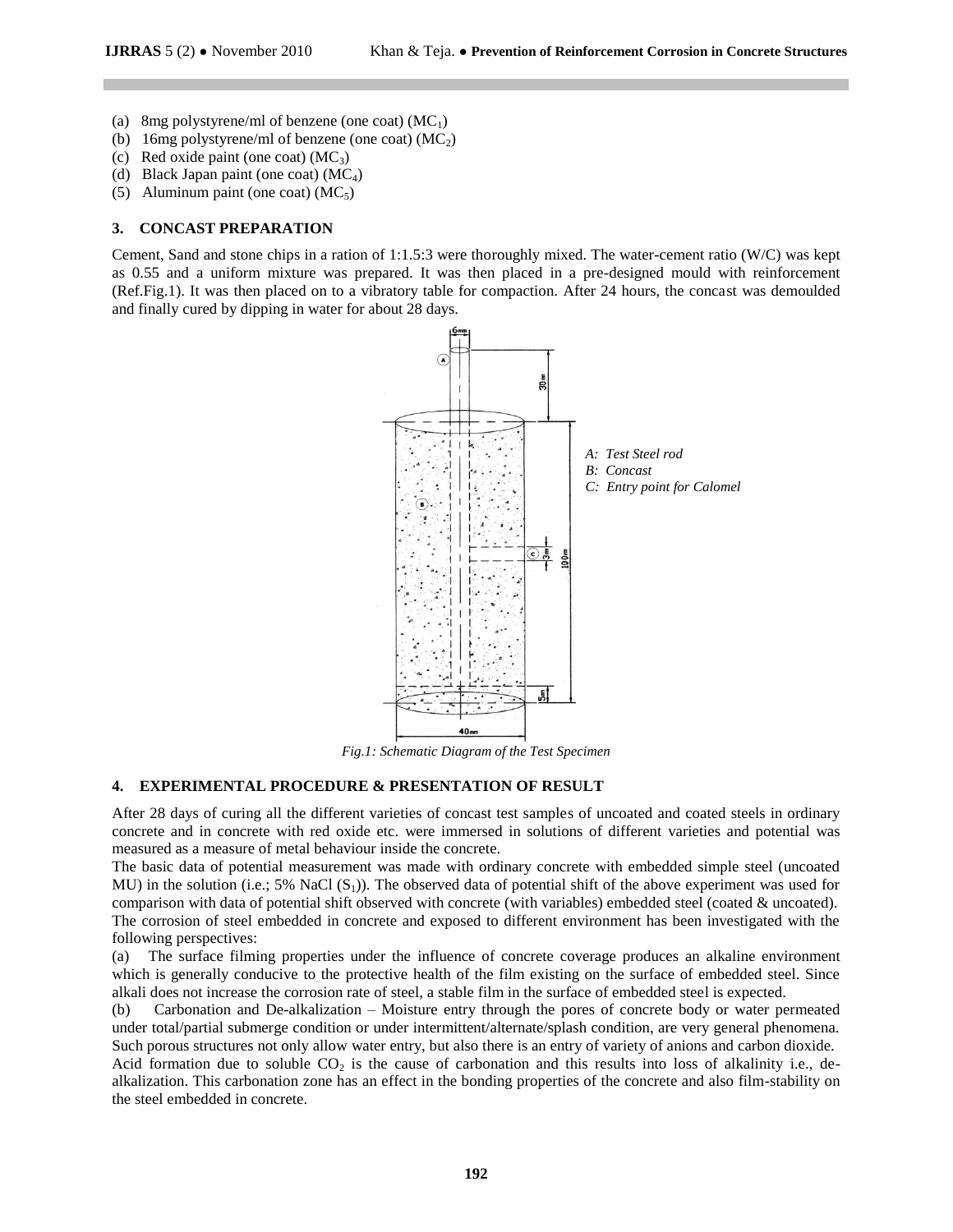Corrosion problems are best dealt with the principles of electro chemistry. In this present investigation the test sample and its environment was depicted as:

- (i) Steel specimen as reinforcement.
- (ii) Steel reinforcement as embedded in concrete (Concast).
- (iii) Environment is alkaline.
- (iv) Metal develops a protective oxide film.
- (v) The PH of environment (~12) may change with water entry.
- (vi) Environment may be further damaged by carbonation followed by de-alkalization.
- (vii) Due to change of PH from 12 to 9 to 8 even acidic.
- (viii) In this situation, protective film on metal is damaged either locally or thoroughly. (a) If the film is damaged locally, then the potential change  $(\Delta E)$  is not in great degree. But, there is a danger of pit initiation.
	- (b) If the film is damaged thoroughly, the ΔE may tend towards negative direction.
- (ix) If the metal is provided with a barrier type of coating, then depending upon the type of coating the  $\Delta E$  may tend towards positive direction. Therefore trend towards shift of potential gives sufficient first hand information regarding the "State of affairs" on the metal/solution interfaces.

Table 1 shows the role of red oxide power when mixed with concrete. It indicates the potential value of uncoated steel(MU) embedded in cast specimen in 5% NaCl solution and the potential changes of other two casts in the same solution, at different time intervals.

| Sl. | Time             | Potential $(\Delta E)$   | Remarks  |           |                            |
|-----|------------------|--------------------------|----------|-----------|----------------------------|
| No. | intervals        | Ordinary concrete (CONI) | $CON2^*$ | $CON2$ ** |                            |
|     | $(\Delta t)$     |                          |          |           |                            |
| 1.  | $0 \text{ min}$  | $-630$                   | $-681$   | $-702$    | Note:                      |
| 2.  | $30 \text{ min}$ | $-658$                   | $-671$   | $-698$    | $^*$ CON2 – Concrete mixed |
| 3.  | $90 \text{ min}$ | $-679$                   | $-660$   | $-667$    | with 0.5% of Red oxide     |
| 4.  | 3 days           | $-596$                   | $-652$   | $-645$    | powder (w/w)               |
| 5.  | 14 days          | $-585$                   | $-650$   | $-610$    | *CON3 – Concrete mixed     |
| 6.  | 28 days          | $-540$                   | -647     | $-567$    | with 1.0% of Red oxide     |
|     |                  |                          |          |           | powder $(w/w)$             |

*Table 1 ΔE vs. Time (t) in S-1 solution of MU vast in concast 1, 2 & 3*

Table 2 represents the variation of potential shift with respect to time interval when embedded reinforcement in concrete was coated with different coatings.

|  |  |  | Table 2 $\Delta E$ vs. Time at various coatings and immersed in S-1 solution (i.e.; 5% NaCl) |  |  |
|--|--|--|----------------------------------------------------------------------------------------------|--|--|
|--|--|--|----------------------------------------------------------------------------------------------|--|--|

| Sl. No. | Time interval    | Concast   | $\sim$<br>MC <sub>1</sub> | MC <sub>2</sub> | MC <sub>3</sub> | MC4    | MC <sub>5</sub> |
|---------|------------------|-----------|---------------------------|-----------------|-----------------|--------|-----------------|
|         | $(\Delta t)$     | MU<br>(in | (mV)                      | (mV)            | (mV)            | (mV)   | (mV)            |
|         |                  | mV        |                           |                 |                 |        |                 |
| 1.      | $0 \text{ min}$  | $-630$    | -640                      | $-535$          | $-625$          | $-514$ | $-610$          |
| 2.      | $30 \text{ min}$ | $-658$    | $-667$                    | $-529$          | $-610$          | $-529$ | $-621$          |
| 3.      | $90 \text{ min}$ | $-679$    | $-639$                    | $-589$          | $-580$          | $-562$ | $-602$          |
| 4.      | 3 days           | $-596$    | $-570$                    | $-640$          | $-629$          | $-591$ | $-584$          |
| 5.      | 14 days          | $-585$    | $-560$                    | $-660$          | $-597$          | $-627$ | $-560$          |
| 6.      | 28 days          | $-540$    | $-542$                    | $-520$          | $-589$          | $-630$ | $-567$          |

Table 3 presents the variation of potential shift with respect to time under the exposure of MC1 and MC2 at different solution.

*Table 3 ΔE vs. Time Interval under the exposure of MC1 and MC2 immersed in different solution.* 

| Sl. | Time             | Concast MU in mV |              |        |        | $MC1$ in $mV$ |                |        | $MC2$ in mV |        |                |        |              |
|-----|------------------|------------------|--------------|--------|--------|---------------|----------------|--------|-------------|--------|----------------|--------|--------------|
| No. | Interval         | ŋ,               | $\mathbf{D}$ | $D_3$  | N.     | D.            | D <sub>2</sub> | D3     | D4          | N1     | $\mathbf{D}_2$ | D,     | $\mathbf{D}$ |
|     | $0 \text{ min}$  | $-630$           | $-690$       | $-625$ | $-615$ | $-640$        | $-542$         | $-590$ | $-587$      | $-535$ | $-684$         | $-575$ | $-625$       |
| ٠.  | $30 \text{ min}$ | $-658$           | $-635$       | -592   | -596   | $-667$        | $-590$         | $-617$ | $-622$      | $-529$ | $-562$         | $-603$ | $-602$       |
|     | $90 \text{ min}$ | $-679$           | $-581$       | $-580$ | $-564$ | $-639$        | $-605$         | $-632$ | $-634$      | $-589$ | $-622$         | $-611$ | 568          |
| 4.  | 3 days           | $-596$           | $-567$       | $-612$ | $-589$ | $-570$        | $-578$         | $-593$ | $-586$      | $-640$ | $-637$         | -576   | $-559$       |
| J.  | 14 days          | $-585$           | $-640$       | $-630$ | $-639$ | $-560$        | $-507$         | $-574$ | $-570$      | $-660$ | -587           | $-549$ | $-551$       |
|     | 28 days          | $-540$           | $-681$       | $-640$ | $-712$ | $-542$        | -489           | $-561$ | $-542$      | $-520$ | $-567$         | $-534$ | $-541$       |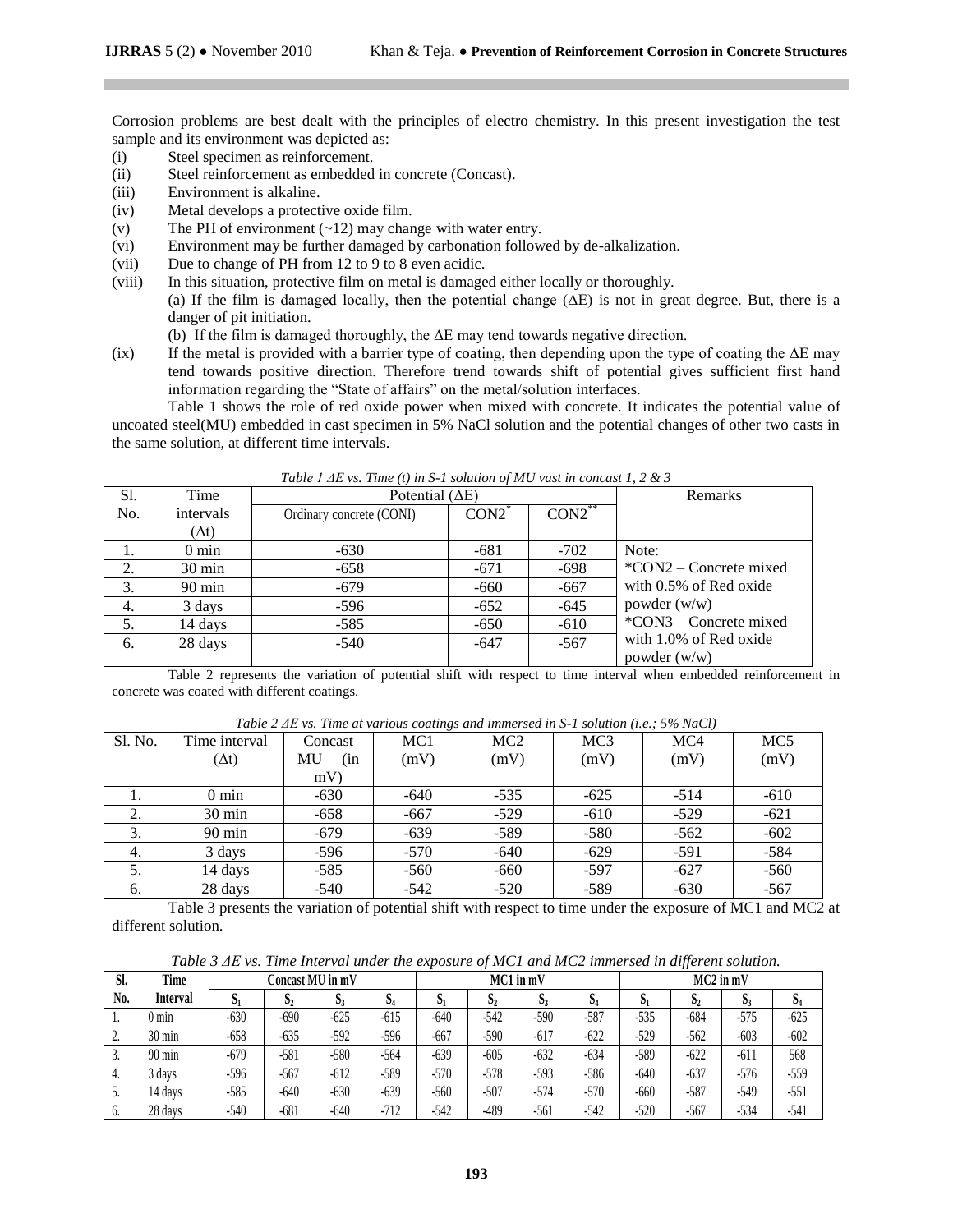#### **5. DISCUSSION OF THE RESULT**

The red oxide powder is generally used for coating systems as a pigment; but it is not treated as a good chemical resistant. Expecting less corrosive resistant power, it was added with concrete to know its performance on the final potential value.

The text result indicate that (a) at a lower value of red oxide content, the red oxide particles (inside the concrete) behave as a cathodic particulates, which shifts the potential towards negative value and (b) with increase in red oxide content to 1.0%, the cathodic activity of red oxide particles become less important and this is offset by the gross volume of 1% red oxide, which sends the potential shift to positive direction due to aggregation of red oxide particulate.

Table 2 indicated that the final potential shown by MC1 (PSY, 8 mg/ml) was more positive than any other coating. The consistent data indicates a stable surface-film in existence.

The most negative value was shown by MC4 (Black Japan). It may have happened due to the predominant role of volume of carbon particles. The film did not show any deterioration.

The red oxide paint had given quite a positive shift in final potential but at the initial stage the values are irregular in nature.

Table 3 presented the variation of MU, C1 and MC2 immersed into different solutions. The variations are irregular in nature. The various symbols and abbreviations used in the text are as follows:

| MU               | : Uncoated Mild Steel                                      |
|------------------|------------------------------------------------------------|
| MC <sub>1</sub>  | : Mild Steel-Coated with 8 mg Psy/ml Benzene (one coat)    |
| MC <sub>2</sub>  | : Mild Steel-Coated with 16 mg Psy/ml Benzene (one coat)   |
| MC <sub>3</sub>  | : Mild Steel-Coated with Red Oxide paint (one coat)        |
| MC4              | : Mild Steel-Coated with Black Japan paint (one coat)      |
| MC <sub>5</sub>  | : Mild Steel-Coated with Aluminum paint (one coat)         |
| CPN1             | : Simple concrete in the ratio of 1:1.5:3 (Cement: FA: CA) |
| CPN <sub>2</sub> | : Simple concrete $+ 0.5\%$ W/W red oxide powder           |
| CPN <sub>3</sub> | : Simple concrete $+1\%$ W/W red oxide powder              |
| $S-1$            | : 5% NaCl solutions                                        |
| $S-2$            | : 5% NaCl solutions with 0.01% HMP                         |
| $S-3$            | : 5% NaCl solutions with 0.1% HMP                          |
| $S-4$            | : 5% NaCl solutions with $1.0\%$ CaCl,                     |
| <b>NaCl</b>      | : Sodium chloride                                          |
| CaCl             | : Calcium chloride                                         |
| <b>HMP</b>       | : Sodium hexa meta phosphate                               |
| FA               | : Fine aggregate (Sand)                                    |
| <b>PSY</b>       | : Polystyrene                                              |
| W/C              | : Water/Cement ratio                                       |
| W/W              | : Percentage weight/weight                                 |
|                  |                                                            |

### **6. CONCLUSIONS**

In the present investigation a good number of variables have been studied which concluded the following important findings:

- (1) Polystyrene (PSY) coatings have given good results. A thin coat was sufficient in some applications, such as in NaCl and low dosage HMP added solution. A thicker coating of PSY gave better results in some other condition such as when the solution contained CaCl<sub>2</sub>.
- (2) In most of the systems measured potential values were sufficiently indicative of surface conditions. This has been verified comparing the ΔE vs. t results of a variety of combinations of coatings, solutions and concrete additions.
- (3) Explanation of shift of potential gave a broad idea to the applicability of the system, because in most of the cases comparisons were made with the blank condition.
- (4) Among the coatings, polystyrene coating and red oxide coating performed better.
- (5) The ΔE vs. t of the Black Japan coating system showed a continuous negative shift, but it was attributed to particulate behavior.